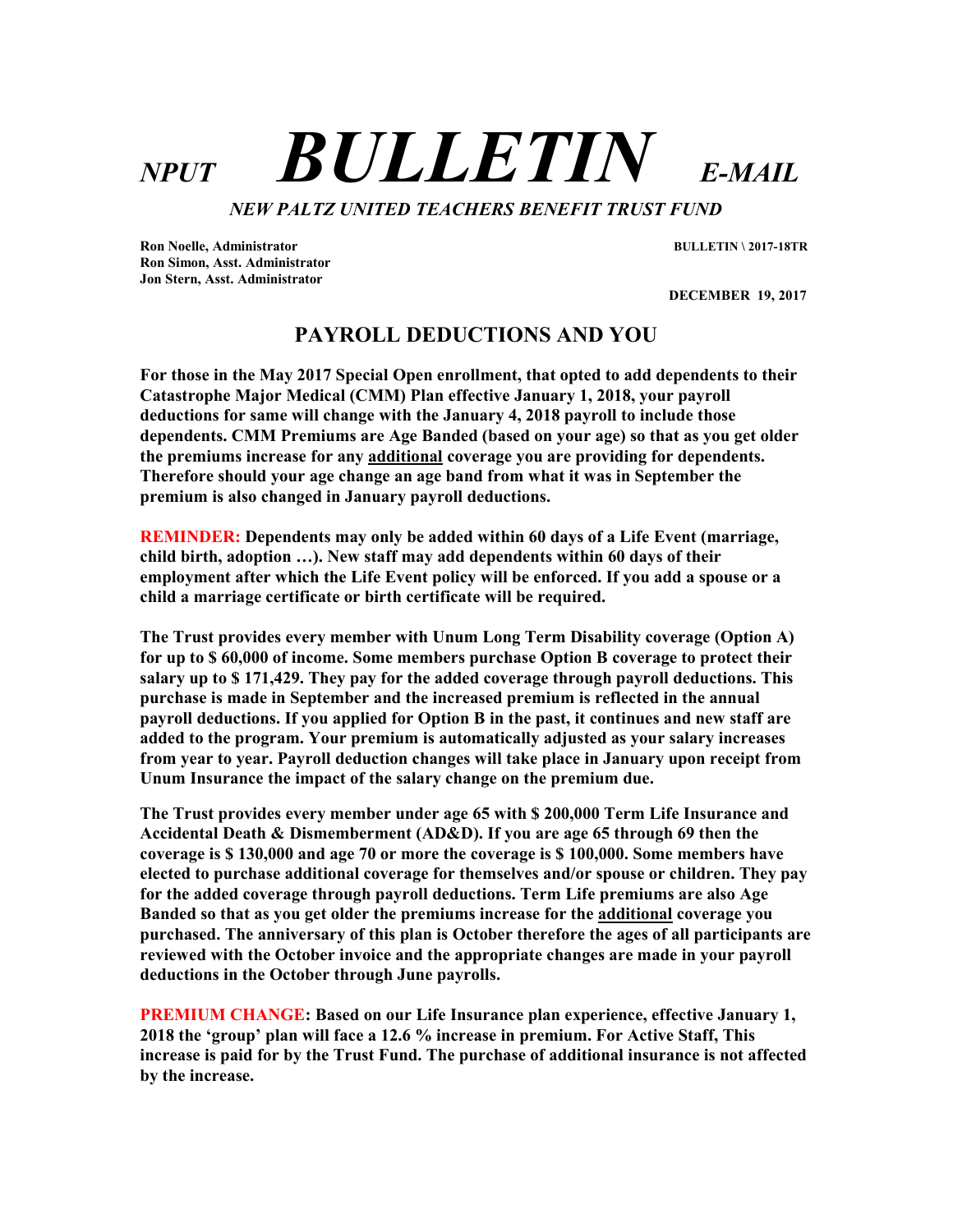# DENTAL PLAN CHANGES AND CAUTIONS

At the October 30, 2017, Trustee Meeting the coverage for Prosthodontics (dentures) was increased from 70 % to 80% with your liability at 20 % of the Maximum Plan Allowance (MPA) for participating providers, effective 7/1/17. Also, 'temporary' dentures will be covered as of 7/1/17. Temporary crowns have been covered for years.

Additionally, the Oral Examination limitation of two  $(2)$  within a Plan Year (July 1<sup>st</sup> to June  $30<sup>th</sup>$ ) now allows for an additional exam if your dentist refers you to a Specialist and he/she requires an examination. This has been a long standing option for dental surgery.

CAUTION: A few years ago we changed the two (2) regular cleaning within a Plan Year and that they must be six (6) months apart to two (2) regular cleaning within a Plan Year with no required spacing between them. Recently, we found Delta fell back onto the old requirement. If this occurs to one of your claims please contact us ASAP.

# WILL SIGNING DAY SET FOR JANUARY 18TH APPOINTMMENTS ARE DUE BY JANUARY 11TH

There is a Will Signing Day on January 18<sup>th</sup>. Please schedule an appointment to finalize the will you had prepared in October or previously. If changes are necessary in a previous will schedule an appointment and review such changes with the attorney. If that is not convenient, then contact the Trust Assistant Administrator, Ron Simon and we will work it out. Ron Simon may be contacted at ronsimon @ aol.com.

# LEGAL PLAN – WILL & ADDRESS CHANGES

In the course of a year quite a few members change addresses. Recently, a question came up about keeping the address up to date on your Will. We asked our Legal Plan for an answer. We were advised that "The documents and Wills are still valid if you move. The town is the only address we put in a Will. People do not have to redo their Wills if they move to another town. As long as they still live in NY. If they move out of state they should update their documents and Wills for the new state. You should NEVER write on a signed Will. On a Health Care Proxy and Power of Attorney we do list their full address. A new address does not void the document. We can always update the documents with the new address if they want but it is not necessary. They can write the new address on the Health Care Proxy and Power of Attorney and initial the change. If they are changing the people they should do new documents."

If you did your Will and Power of Attorney (POA) prior to 2010 then you may want to update the Power of Attorney as the form changed in 2010.

BE ADVISED: Keep your Will in tact – do not remove the staples.

# IMPUTED INCOME

By the end of January you will receive an Imputed Income Tax Notice or an IRS 1099 Form. The IRS requires that we annually report the taxable value of the life insurance provided by the Trust in excess of \$ 50,000 and the taxable value of the Legal Plan. According to the IRS some benefits are not tax free when provided by an employer or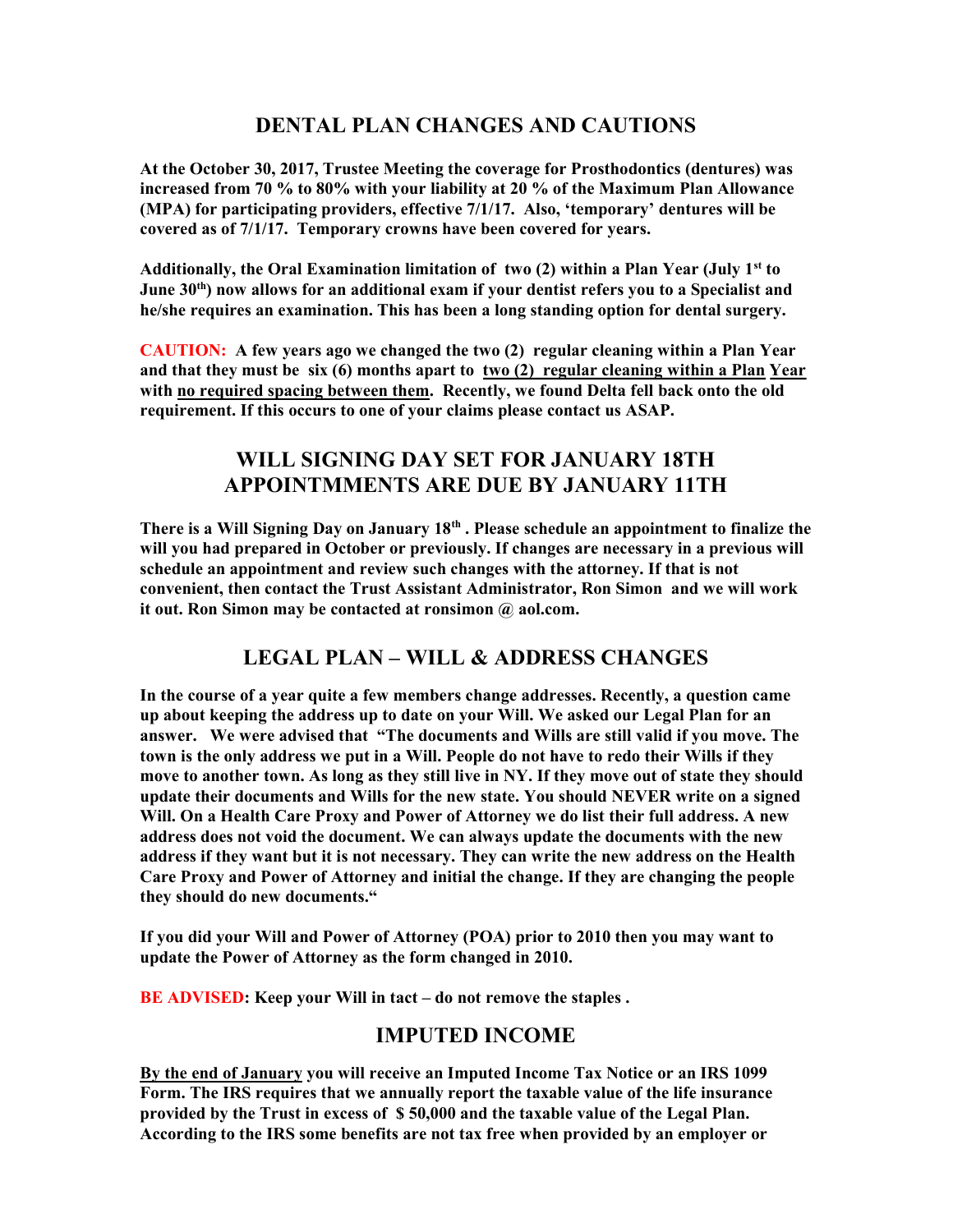Trust. These benefits are considered in lieu of income and the value of the benefit must be reported as income (imputed income).

The Trust Fund has to report the imputed income tax liability to each member. In accord with the legal requirements, Preferred Group Plans (PGP) for the Trust Fund will issue to each member:

- (a) with a tax liability less than \$ 600 a letter stating their tax liability,
- (b) with a tax liability in excess of \$ 600 a 1099 Misc. Form, copy filed with the IRS.

We urge those that receive the letter or the 1099 Misc. Form to share the form with their tax preparer and be aware that the issuing of a 1099 Misc. Form is filed with the IRS.

The NYSUT Pre-Paid Legal plan has a taxable value of \$ 87.00 (annualized).

For the \$ 200,000 Term Life insurance provided by the Trust, the taxable value is the cost as if you purchased \$ 150,000 life insurance (the excess over \$ 50,000) taxed based on your age at the end of the calendar year. The imputed income tables increase with age (usually in 5 year intervals) .

#### TRUST ANNUAL FLEX FUND

On May 1, 2018, those having funds available in the Annual Trust Flex Fund will receive their voucher indicating the available fund. Claims may only be made for unreimbursed dental and vision expenses incurred between 6/1/17 through 6/1/18. Vouchers are to be returned by 6/1/18.

#### SPECIAL RESERVE FLEX FUND IN 2017-18

On June 1, 2017, your Trustees approved a Special Reserve Flex Fund for 2017-18 for both Active and Retired members. The continuation of this fund will be reviewed on an annual basis. Any unreimbursed health claims you incur may be reimbursed through the Special Reserve Flex Fund if incurred between June 1, 2017 and June 1, 2018. The refund will be in FULL for the FIRST \$ 100 in approved claims and ONE DOLLAR ( \$1) PER CLAIM after that for any subsequent claims that are submitted. Dental and vision claims may also be submitted under this account. Vouchers will be issued by May 1, 2018, and be returnable by June 1, 2018, for you to file claims incurred from June 1, 2017 through June 1, 2018.

REMINDERS REMINDERS

### TRAVELING MORE THAN 100 MILES FROM HOME

GO TO WEBSITE: you will find a paper format of the Medical Emergency Travel Assistance card that is part of your Disability and Term Life plans. It will provide you with around the clock help when you need it – worldwide . Some of our members have used it. If you leave home without it and medical problems arise call the Trust Administrator for the contact numbers.